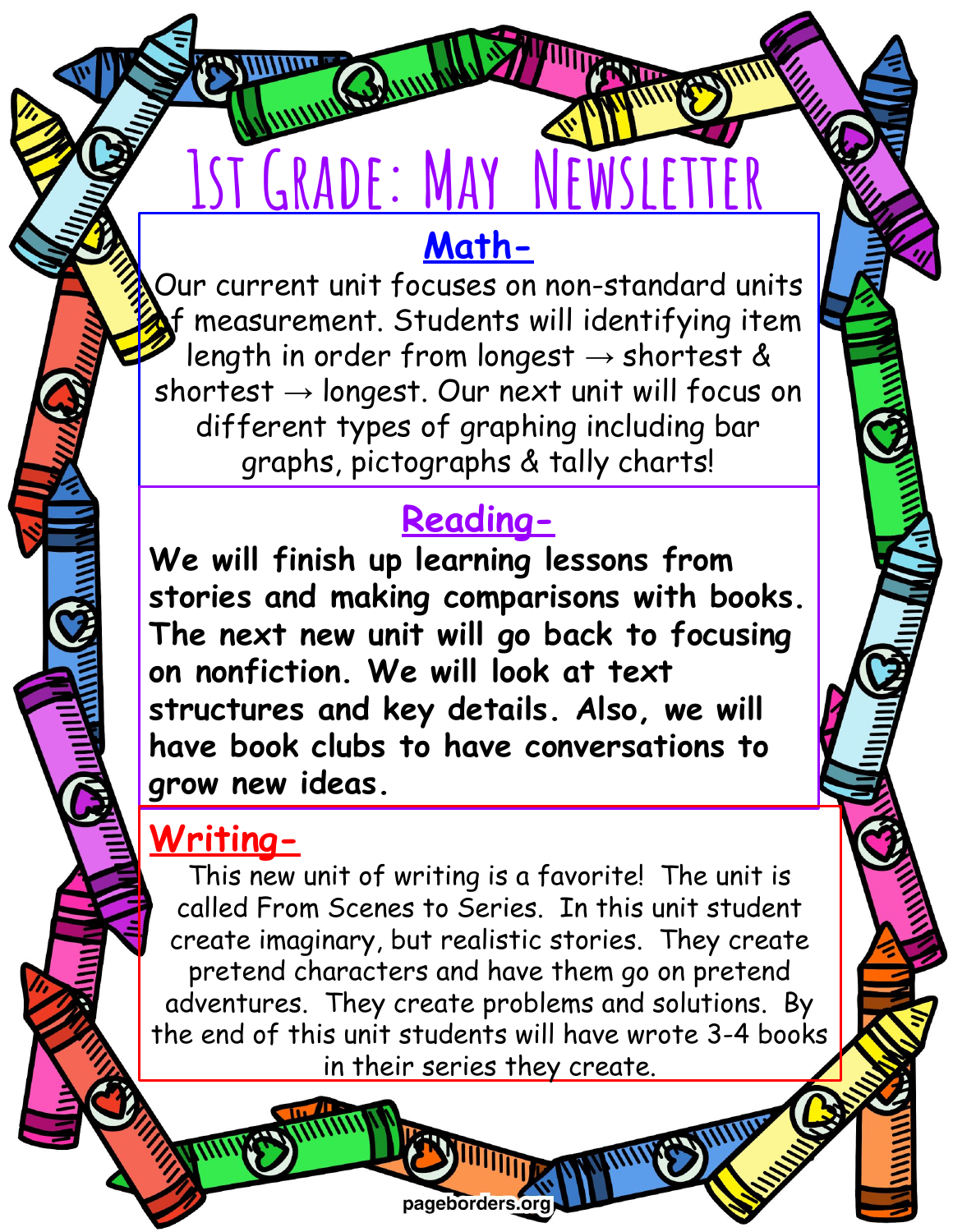# **1st Grade: april Newsletter**

# **Fundations-**

We will continue our work with long vowel sounds, silent e & adding suffixes to our words! It is important that your child review their letter sounds everyday and continues to practice writing words as we learn new spelling words. We will begin Unit 12 the first week of May. Unit 12 focuses on reading and writing words with more than one syllable.

# **TC Phonics**

In this new unit of study called, Marvelous Bloopers: Learning Through Wise Mistakes, the students will study bloopers made in their writing pieces. We start off the unit looking at R-Controlled vowels; -AR, ER, OR. The unit also covers studying snap words and capital letters.

pageborders.o

/5